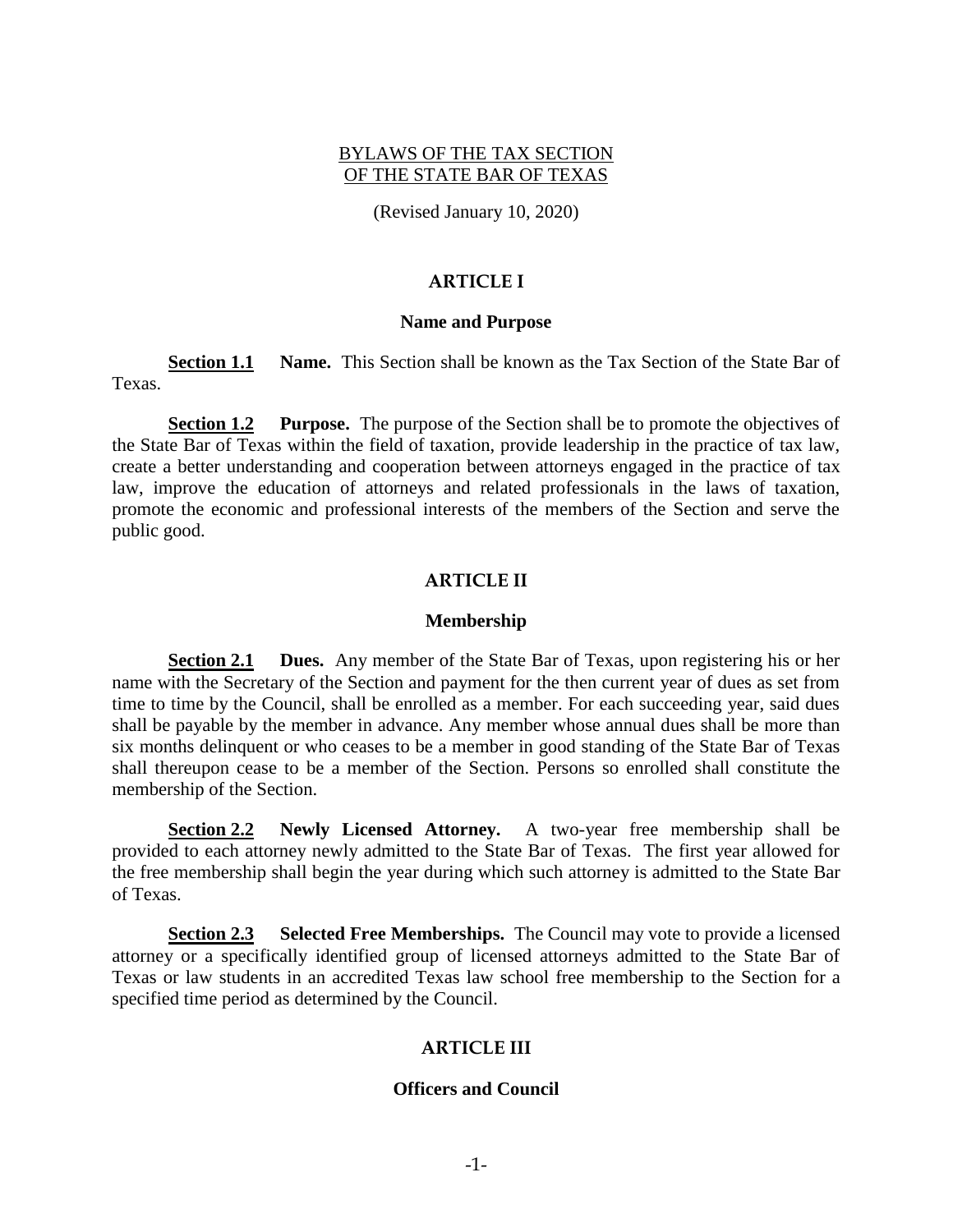**Section 3.1 Officers.** The Officers of the Section shall be a Chair, Chair-Elect, Secretary, and Treasurer.

<span id="page-1-1"></span>**Section 3.2 Council.** There shall be a Council, which shall consist of the Officers of the Section, together with nine elected Council members (the "Elected Council"), Appointed Council members (as hereinafter provided), and ex officio Council members (as hereinafter provided). The nine Elected Council members shall be elected by the Section as hereinafter provided. In addition, appointed Council members (the "Appointed Council") may be, but are not required to be, appointed by the Officers of the Section to serve as (i) Newsletter Editor or Co-Newsletter Editor(s); (ii) Chair or Co-Chair(s) of the Continuing Legal Education Committee; (iii) Chair or Co-Chair(s) of the Government Submissions Committee; (iv) Chair or Co-Chair(s) of the Pro Bono Committee; (v) Program Director or Co-Program Director for the Leadership Academy; and (vi) Chair or Co-Chair(s) of the Sponsorship Committee. One or more of these Appointed Council members also may be serving as an Elected Council member. In addition, ex-officio Council members (the "ex-officio Council members") shall include the Chair of the Section for the immediately preceding year and may consist of such additional exofficio members as may be appointed by the current Chair to serve during the Chair's term. The additional ex-officio Council members who may be appointed by the Chair shall only consist of attorneys who are (i) professors of tax law at accredited law schools; (ii) employees of the Internal Revenue Service; (iii) employees of the State of Texas Comptroller's Office; and (iv) employees of Appraisal Districts.

**Section 3.3 Terms of Officers.** All Officers except the incoming Chair shall be nominated and elected in the manner hereinafter provided, to hold office for a term beginning with the fiscal year of the Section (as determined from time to time) for which they shall have been elected, and ending at the close of such fiscal year or, if later, when their successors shall have been elected and qualify. The Chair-Elect shall, at the end of the Chair-Elect's term of office, become the incoming Chair for the next succeeding year. The term of office typically shall be the term between the annual meetings of the Section.

**Section 3.4 Terms of Elected Council Members.** Three members of the Council shall be elected at each annual meeting of the Section, for terms of three years beginning at the close of the annual meeting of the Section at which they were elected and ending upon the earlier of such member's election as an Officer or the close of the third succeeding annual meeting of the Section. No person shall be eligible for election as a member of the Elected Council if such person is then a member of the Elected Council and has been a member of the Elected Council continuously for a period of two years or more.

<span id="page-1-0"></span>**Section 3.5 • Removal.** If any Officer or Elected Council member shall fail to participate (in person or by telephone) in two consecutive meetings of the Council without reason acceptable to the Chair or Council, such member shall be automatically removed from the Council or, if applicable, as an Officer.

**Section 3.6 Vacancies.** If any Officer or Elected Council member at any time after election shall be removed as provided in [Section 3.5](#page-1-0) or shall die, resign or cease to be a member of the Section, the office of such member shall automatically be vacated without any action other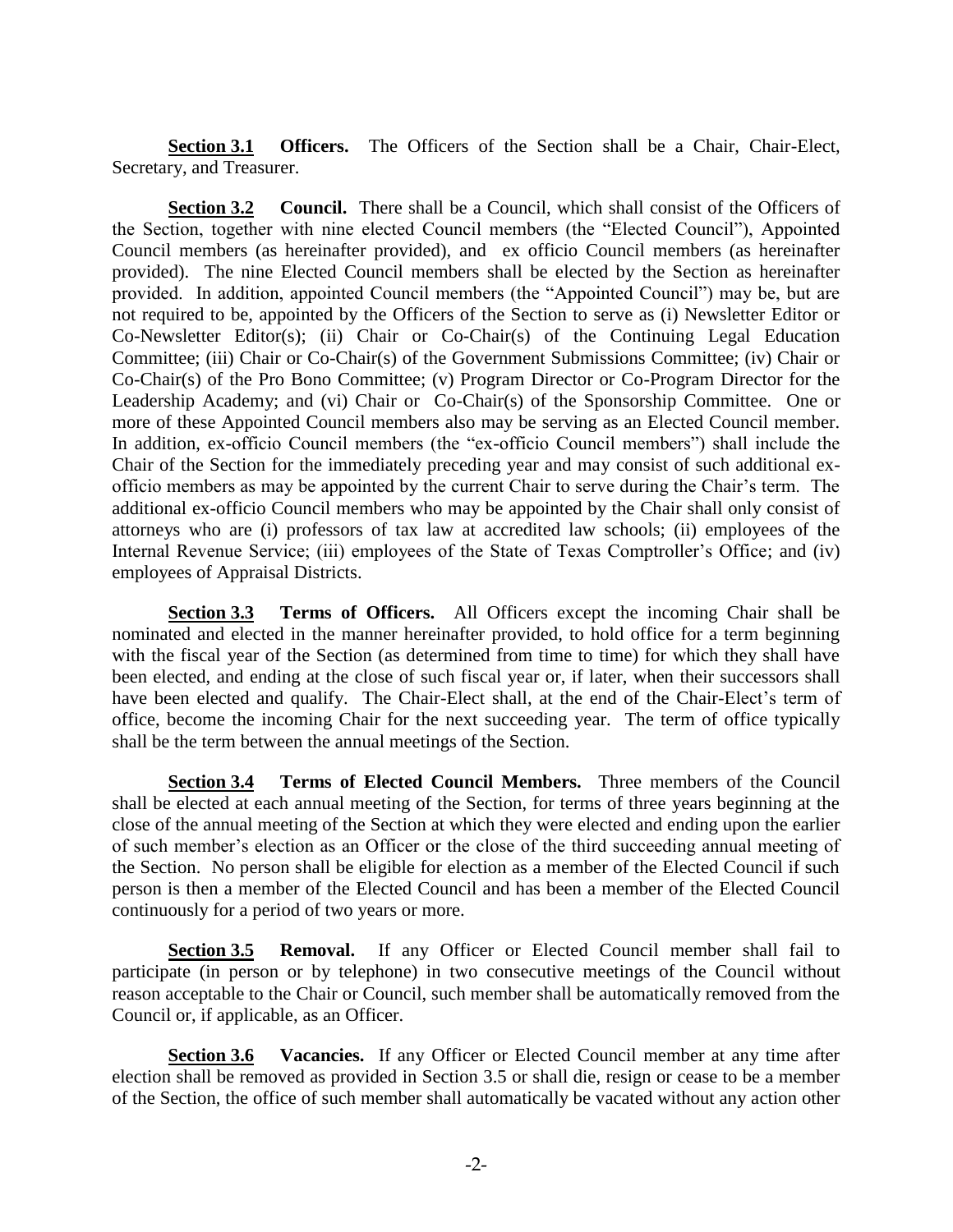than to note such fact in the minutes of the Council. During the time between annual elections of the Section, the Council may fill vacancies in its own membership or that of the Officers, other than the office of Chair, which shall be filled by the Chair-Elect. Persons so selected shall serve for the unexpired term of the office vacated.

### **ARTICLE IV**

#### **Nomination and Election of Officers and Council**

**Section 4.1 Nominations.** Within 90 days following each annual meeting of the Section, the Chair shall appoint a nominating committee (the "Nominating Committee") consisting of the Chair as an ex officio member and not less than three additional members of the Section who are not members of the Council (provided, however, that the Chair of the Section for the immediately preceding year may serve on the Nominating Committee). Notice by electronic mail, U.S. mail, overnight delivery service, posting on the Section's website, or publication in the first issue of the Texas Tax Lawyer (if published) following the annual meeting of the Section shall identify the members of the Nominating Committee. If the Chair does not appoint such a Nominating Committee and provide such notice, then the Nominating Committee shall consist of the Chair as an ex officio member and the three most recent past Chairs of the Section who are able and willing to serve on the Nominating Committee. Any member of the Section may submit nominations for the offices of Chair-Elect, Secretary, Treasurer and the three Elected Council members for the succeeding year. Nominations may be submitted to any member of the Nominating Committee or to any Officer. The Nominating Committee shall confirm whether any person whose name is submitted as a candidate on or before March  $1<sup>st</sup>$  of the year following the annual meeting wishes to be considered for election as an Officer or Elected Council member and is a qualified candidate (within the meaning of Section 4.4.2). The Nominating Committee may also require that nominees complete a candidate questionnaire (which shall be in such form as determined from time to time by the Nominating Committee). From the qualified candidates who are nominated and, if required, submit timely completed candidate questionnaires, and any additional qualified candidates deemed appropriate by the members of the Nominating Committee, the Nominating Committee shall make nominations for the offices of Chair-Elect, Secretary and Treasurer and the three Elected Council members to succeed those whose term will expire at the close of the Section's fiscal year. The Nominating Committee shall prepare a written report of recommended nominations for Officers and the three Elected Council members. The written report shall also identify all other qualified candidates for such positions who were nominated, submitted timely candidate questionnaires if required, and wish to stand for election. The Nominating Committee's written report shall be delivered to the Council by electronic mail, U.S. mail, or overnight delivery service, or a combination of the above, at least ten days before a regular or special meeting of the Council that precedes by at least 30 days the Section's annual meeting for the year. The Council, at that meeting, shall elect the Chair-Elect, Secretary, and Treasurer to succeed those whose terms will expire at the close of the Section's fiscal year. The Nominating Committee's written report also shall be delivered to the Section members by electronic mail, U.S. mail, overnight delivery service, or posting on the Section's website (or combination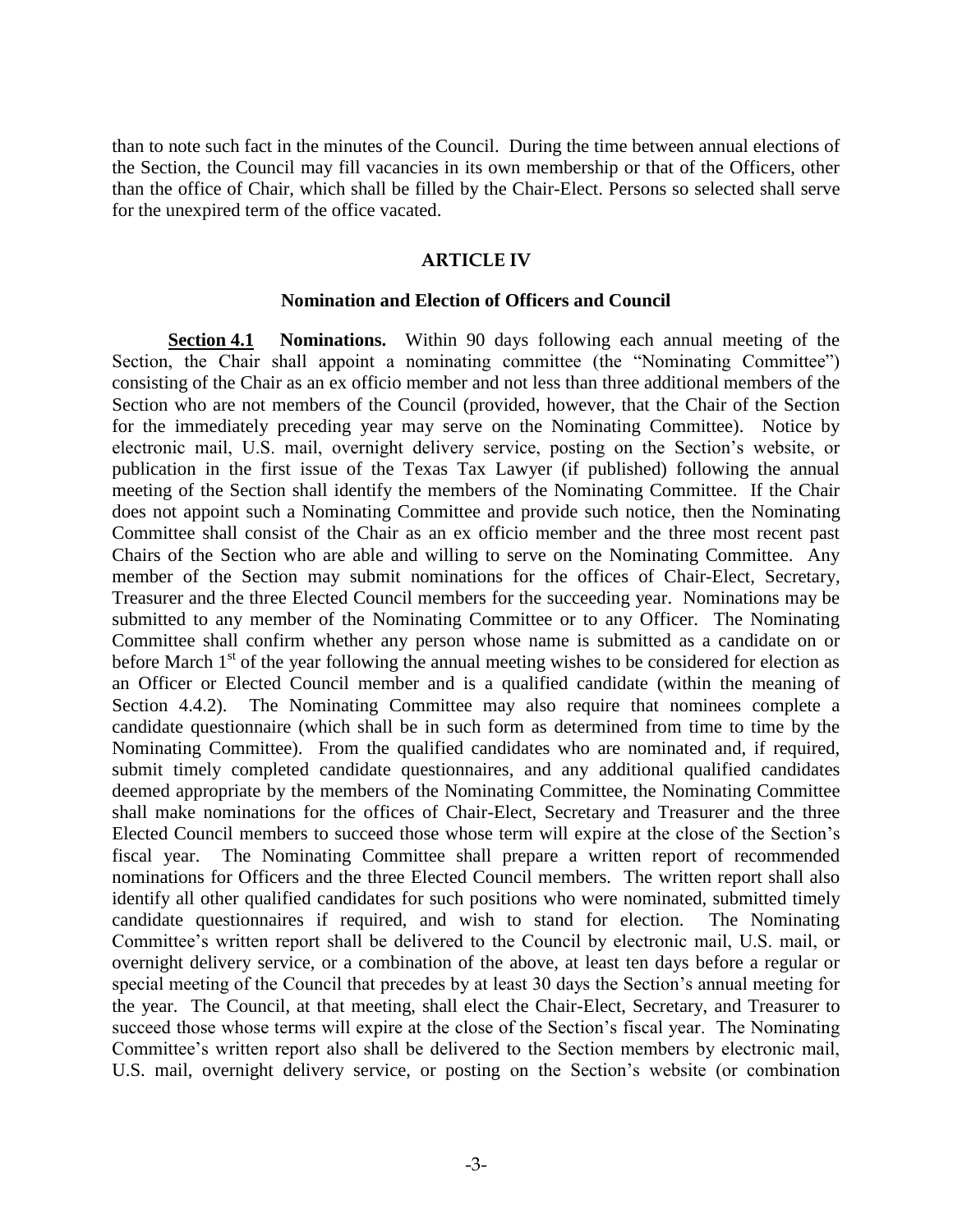thereof) at least 20 days before the Section's annual meeting. No other nominations for the office of Officers or the Elected Council members can be made except through this process.

**Section 4.2 Appointed Council Members.** The Appointed Council members shall be appointed to serve in one of the six capacities identified in [Section 3.2](#page-1-1) of these Bylaws by the Chair and confirmed by an affirmative vote of the Officers. An Appointed Council member may be appointed from the ranks of the Elected Council members.

<span id="page-3-0"></span>**Section 4.3 Elections.** At the annual meeting of the Section, the members of the Section present in person shall by plurality vote (which may be determined at the discretion of the Chair to be a voice vote, visible vote, or written ballot) elect the members of the Elected Council to succeed those whose terms will expire at the close of that annual meeting.

# **ARTICLE V**

## **Duties of Officers**

**Section 5.1 Chair.** The Chair shall preside at all meetings of the Section and of the Council and shall formulate and present at the annual meeting of the State Bar of Texas a report of the work of the Section for the immediately preceding year. The Chair shall plan and supervise the agenda of the Section during the current year and shall supervise all activities of the Section. The Chair shall select for approval by the Council all chairs and vice-chairs and any Council liaisons for each committee. The Chair shall perform such other duties and acts as usually pertain to the office. The Chair shall serve as liaison to the staff of the State Bar of Texas. The Chair shall communicate periodically with the Chair Advisory Board, which shall consist of the former chairs of the Section who have accepted the Chair's invitation to be members. Such communication may include requesting the input and advice of the Chair Advisory Board on select issues, keeping the Chair Advisory Board informed of upcoming events and projects, and responding to issues raised by the Chair Advisory Board.

**Section 5.2 Chair-Elect.** If no task force or other group is appointed for such purpose, the Chair-Elect shall plan the annual meeting of the Section for the conclusion of the Chair-Elect's term of office, including the arrangement of any presentations and speakers to the annual meeting, and shall submit all such plans and arrangements to the Chair for approval. The Chair-Elect also shall supervise the committees of the Section and report to the Council on the activities of each committee. During the disability of the Chair or upon the Chair's absence or inability to act, the Chair-Elect shall perform the duties of the Chair. If the Chair-Elect also is under a disability, is absent or refuses to act, the Council shall designate another person to perform the duties of the Chair. The Chair-Elect shall assist the Chair with the performance of such responsibilities as the Chair may request.

**Section 5.3 Secretary.** The Secretary shall be custodian of all the books, reports and records of the Section with the exception of the financial records. The Secretary shall keep a correct record of the proceedings of all meetings of the Section and the Council and shall maintain the roster of members of the Section and the committees within the Section. In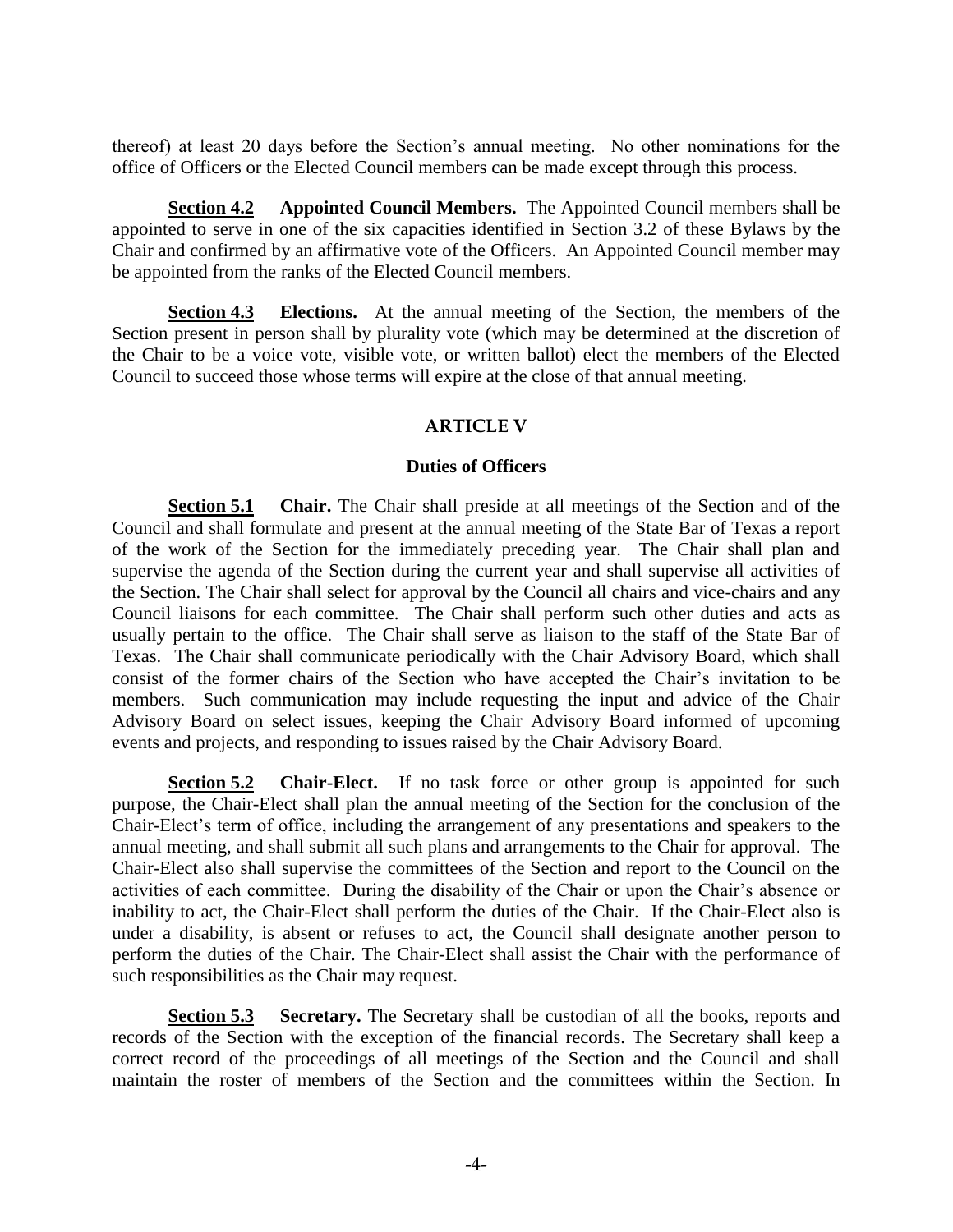conjunction with the Chair, as authorized by the Council, the Secretary shall attend generally to the business of the Section.

**Section 5.4 Treasurer.** The Treasurer shall be custodian of all financial reports of the Section and shall receive all dues and other funds paid to the Section. With the Chair, the Treasurer shall have full authority to appoint depositories of the funds of the Section, to make deposits thereto and to withdraw funds therefrom. The Treasurer shall have the responsibility to provide required financial information to the State Bar of Texas. The authority of the Treasurer to invest funds of the Section shall be limited by the requirements of section 6.02.06 of the Policy Manual of the Board of Directors of the State Bar of Texas (the "Board Policy Manual") which requires that Section funds must be invested in accordance with the parameters of Section 10.05 of the Board Policy Manual.

# **ARTICLE VI**

# **Duties and Powers of the Council**

**Section 6.1 Authority.** The Council shall have the power and authority to take such action as is necessary and proper to carry out the objectives of the Section, subject to the provisions of the Charter and Bylaws of the State Bar of Texas and other applicable provisions of these Bylaws. The Council shall have general supervision and control of the affairs of the Section to assure that the Purpose of the Section as expressed in [Section 1.2](#page-0-0) of these Bylaws is carried out, subject to the provisions of the Charter and Bylaws of the State Bar of Texas and other applicable provisions of these Bylaws. It shall supervise the expenditure of monies received as dues or from other Section activities such as continuing legal education by the Section and appropriated for the use or benefit of the Section. It shall not, however, authorize commitments to contracts which shall entail the payment of any money during any fiscal year beyond the current fiscal year unless the money shall have been previously appropriated to the Section for that fiscal year by the Board of Directors of the State Bar of Texas.

**Section 6.2 Committees.** The Council may, or may authorize the Chair to, appoint committees from Section members to perform such duties and exercise such power as the Council may direct, subject to the limitations of other provisions of these Bylaws and the Constitution and Bylaws of the State Bar of Texas. The chairs, vice chairs and any Council liaison of each committee designated by the Chair-Elect shall be approved by the Council. Until otherwise determined by action of the Council or pursuant to action of the Chair authorized by the Council, the standing committees of the Section shall be as follows:

- Annual Meeting;
- Communications;
- Continuing Legal Education;
- Corporate Tax;
- Employee Benefits;
- Energy and Natural Resources;
- Estate and Gift Tax:
- Government Submissions;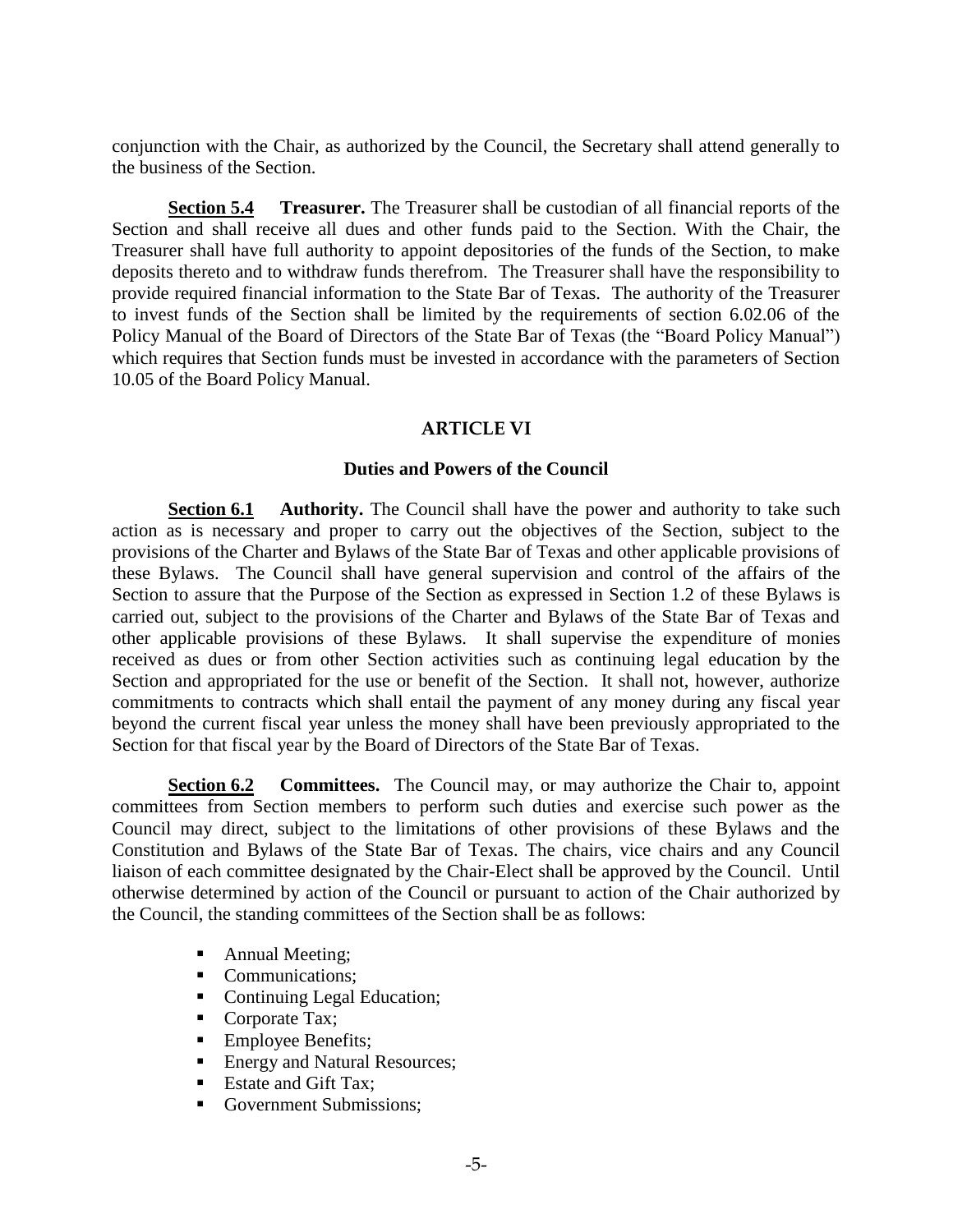- General Tax Issues;
- International Tax:
- **Law School Outreach**
- **Leadership Academy;**
- Partnership and Real Estate Tax;
- Pro Bono;
- Property Tax;
- Solo and Small Firm;
- Sponsorship
- State and Local Tax;
- Tax Controversy;
- Tax-Exempt Finance; and
- Tax Exempt Organizations; and
- Tax Law in a Day

**Section 6.3 Committee Oversight.** The Council shall monitor the committees of the Section through the reports of the Chair-Elect. The Chair-Elect with the Council's approval shall determine the type and number of publications and governmental submissions that shall be required of each committee and communicate that requirement to the chair and vice chairs of each committee. Publication and Submission requirements among committees may vary in the discretion of the Chair-Elect and the Council. The Chair-Elect along with the Council shall make an annual determination regarding the establishment of new committees and termination of existing committees.

**Section 6.4 Quorum; Actions.** A quorum of the Council for the conduct of business shall require that a majority of the Council members then serving be present either in person or through telephonic means. Except as otherwise provided herein, binding actions of the Council shall require a majority vote by the members of the Council then serving.

**Section 6.5 Voting.** All members of the Council, including all ex officio Council members, shall have a vote on matters considered by the Council. Members of the Council not participating in a quorum either in person or by telephonic means, may vote by written ballot to the Secretary and may have their vote counted with the same effect as if cast personally at such meeting.

**Section 6.6 Outstanding Texas Tax Lawyer Award.** The Council may award the designation to one or more qualified nominees as frequently as once each year. The award may be granted posthumously.

# **6.6.1 Definitions**

- **(a)** A "qualified nominee" means:
	- **(i)** A member in good standing of the State Bar of Texas; or
	- **(ii)** An inactive member thereof; or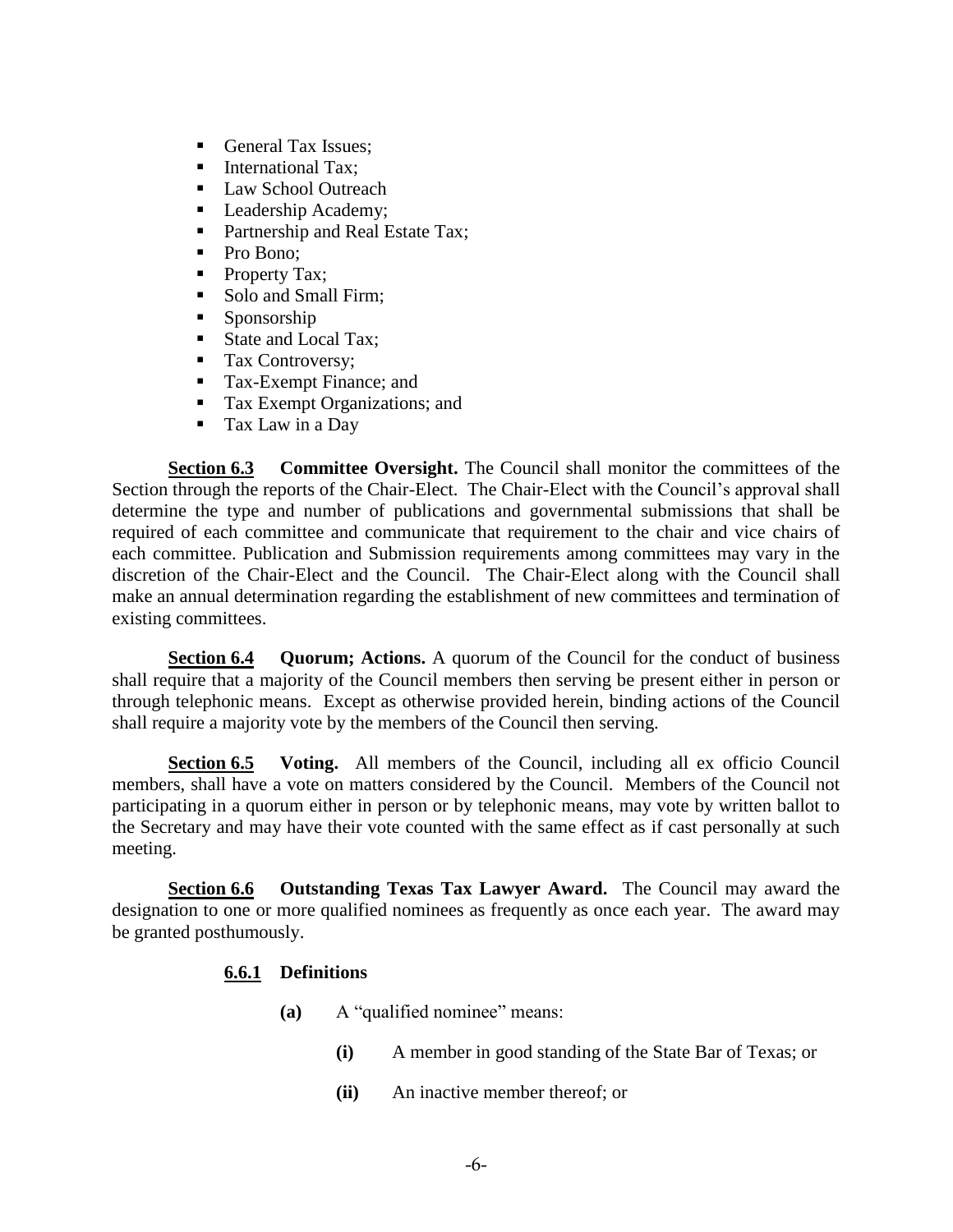- **(iii)** A former full time professor of tax law who taught in an accredited Texas law school; or
- **(iv)** A full time professor of tax law who is currently teaching at an accredited Texas Law School.

In addition, qualified nominees must have (1) devoted at least 75% of his or her law practice to taxation law, and (2) been licensed to practice law in Texas or another jurisdiction for at least ten years.

- **(b)** "Law practice" means work performed primarily for the purpose of rendering legal advice or providing legal representation including:
	- **(i)** Private client service;
	- **(ii)** Service as a judge of any court of record;
	- **(iii)** Corporate or government service if the work performed was legal in nature and primarily for the purpose of providing legal advice to, or legal representation of, the corporation or government agency or individuals connected therewith; and
	- **(iv)** The activity of teaching at an accredited law school.
- **(c)** "Taxation Law" includes, but is not limited to:
	- **(i)** "Tax Law" as defined by the standards for attorney certification in Tax Law as determined by the Texas Board of Legal Specialization;
	- **(ii)** Tax controversy;
	- **(iii)** Employee benefits and executive compensation practice;
	- **(iv)** Criminal defense or prosecution relating to taxation;
	- **(v)** Taxation practice in the public and private sectors, including nonprofit sector; and
	- **(vi)** Teaching taxation law or related subjects at an accredited law school.

**6.6.2 Nomination Procedures.** Current members of the Section may submit nominations to the Secretary. The Council may select one or more award recipients each year to receive the designation from among the qualified nominees. The number of award recipients, if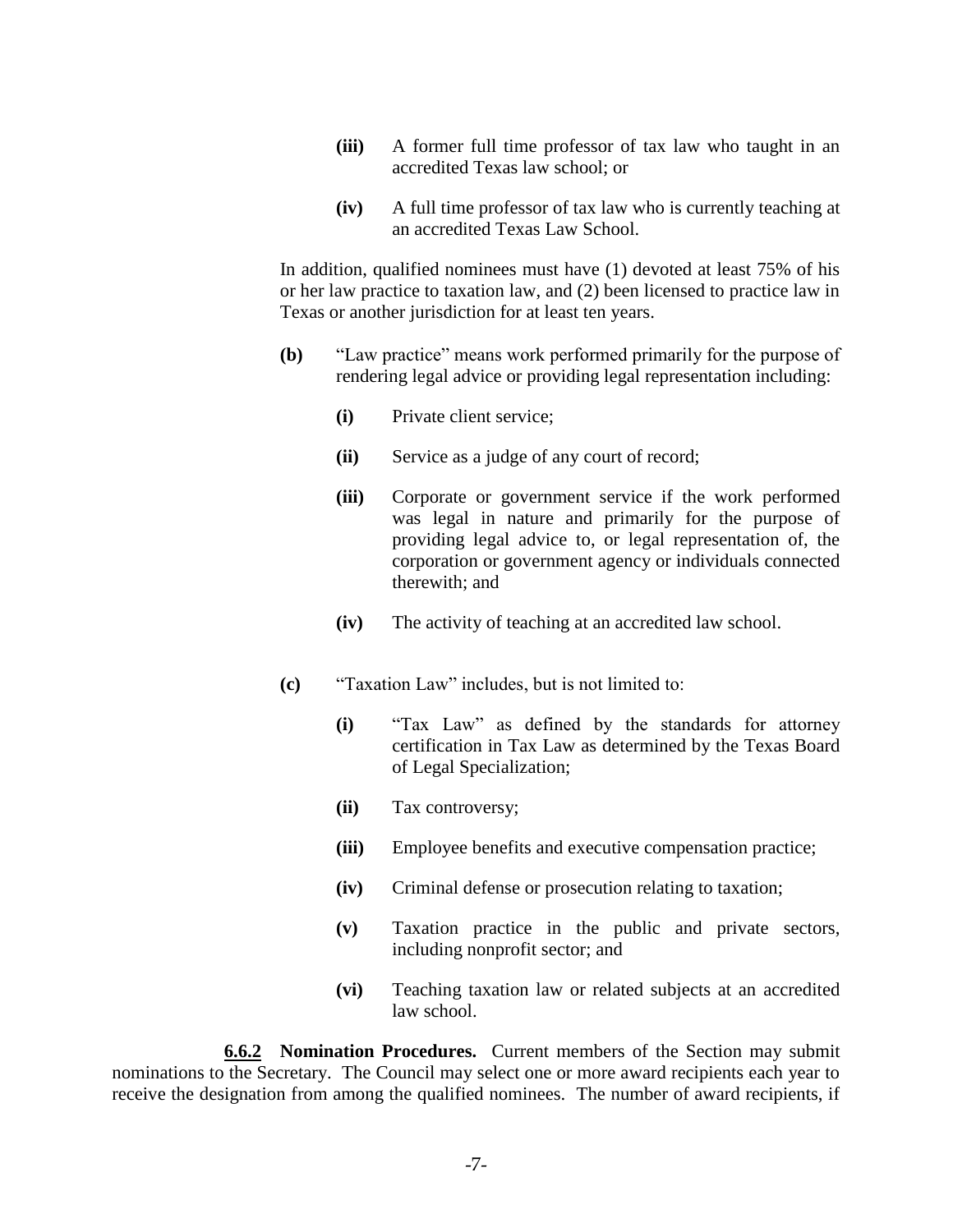any, to be selected in a particular year, the method of voting thereof, and the number of votes to be taken (including whether to use "run-off" votes and whether to use cumulative voting) shall be determined by the Council each year; provided, however, that all nominees who are awarded the designation must receive the affirmative vote of at least a majority of all members of the Council then serving. In selecting award recipients, the Council shall consider the following:

- **(a)** A nominee's reputation for expertise and professionalism within the community of tax professionals specifically and the broader legal community;
- **(b)** Authorship of scholarly works relating to taxation law;
- **(c)** Significant participation in the State Bar of Texas, American Bar Association, local bar association, or other legal organizations;
- **(d)** Significant contributions to the general welfare of the community;
- **(e)** Significant pro bono activities;
- **(f)** Reputation for ethics;
- **(g)** Mentorship of other tax professionals;
- **(h)** Experience on the bench relating to taxation law;
- **(i)** Experience in academia relating to taxation law; and
- **(j)** Other significant contributions or experience in relation to taxation law.

**6.6.3 Award.** The Council may authorize the purchase of a suitable plaque, trophy, or similar symbol to acknowledge each award recipient. The Council may designate the time and place of any ceremony for the presentation of the award(s). The Council may reimburse the award recipient's expenses incurred in connection with attending such a ceremony. The Council may authorize the waiver of an award recipient's registration fees associated with minimum continuing legal education programs sponsored by the Section for a period of one year after and including the date of the award ceremony.

# **ARTICLE VII**

# **Meetings**

**Section 7.1 Annual Meeting of Section.** The annual meeting of the Section shall be held at such time and place as determined by the Chair and approved by the Council. The annual meeting of the Section may be held during the annual meeting of the State Bar of Texas, or at such other time and place as the Chair and the Council shall agree, with such program and order of business as may be determined by the Chair and approved by the Council. Notice of the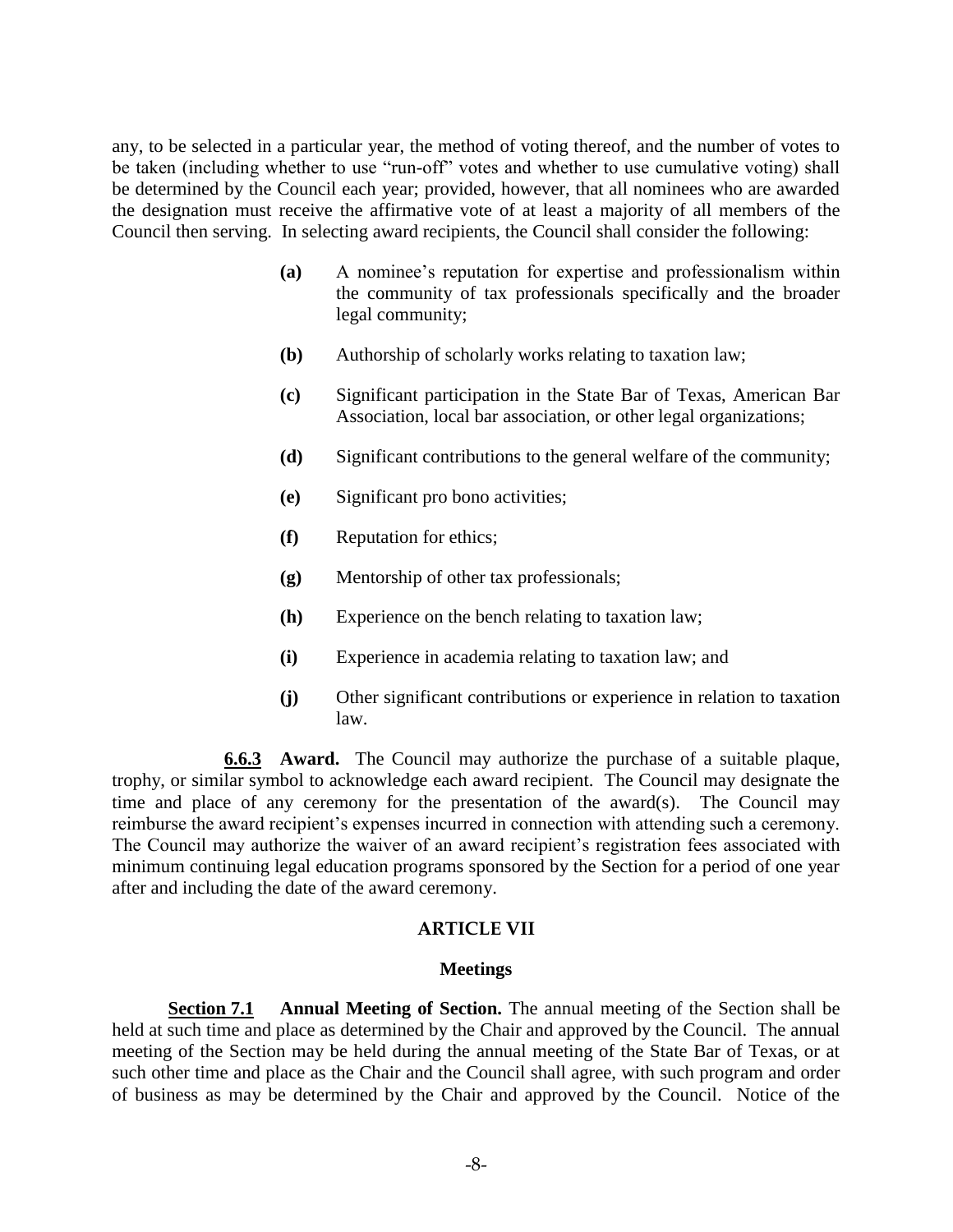annual meeting shall be delivered to the Section members by electronic mail, U.S. mail, overnight delivery service, or posting on the Section's website (or combination thereof) at least 20 days prior to the date designated for such annual meeting.

**Section 7.2 Special Meetings of Section.** Special meetings of the Section may be held at such time and place as determined by the Chair and approved by the Council. Notice of a special meeting shall be delivered to the Section members by electronic mail, U.S. mail, overnight delivery service, or posting on the Section's website (or combination thereof) at least ten days prior to the date designated for such special meeting. The notice of a special meeting should describe the general purpose or purposes for the meeting.

**Section 7.3 Voting at Section Meetings.** The voting members of the Section present at any meeting of the Section membership shall constitute a quorum for the transaction of business. Except as provided in [Section 4.3,](#page-3-0) all binding action of the Section membership shall be by a majority vote of the Section members present at the meeting.

**Section 7.4 Meetings of the Council**. Regular meetings of the Council shall be had in the fall, winter and spring at such time and place as determined by the Chair. Notice of regular meetings shall be delivered to the Council members by electronic mail, U.S. mail, overnight delivery service, or posting on the Section's website (or combination thereof) at least ten days prior to the date designated for such regular meeting. Special meetings of the Council may be held at such time and place as determined by the Chair. Notice of a special meeting shall be delivered to the Council members by electronic mail, U.S. mail, or overnight delivery service (or combination thereof) at least three days prior to the date designated for such special meeting if time permits. Otherwise the time notification requirement may be waived by an affirmative vote of the Council.

**Section 7.5 Council Voting by Proposition or Electronic Mail.** The Chair may submit or cause to be submitted in writing (including by fax or e-mail, to each of the Council members, any proposition upon which the Council may be authorized to act, and the Council may vote thereon, in writing (including by fax or e-mail) over their respective signature (however, in the case of e-mail, no signature is required as long as an e-mail is received from the recognized e-mail address of the member), to the Secretary or Chair, who shall record upon the minutes each proposition so submitted, when, how, at whose request same was submitted, and the vote of each Council member thereon, and keep on file such votes. If the votes of a majority of the Council so recorded shall be in favor of such proposition, such majority vote shall constitute the binding action of the Council.

# **ARTICLE VIII**

# **Miscellaneous**

**Section 8.1 Fiscal Year.** The fiscal year of the Section shall begin upon the close of the annual meeting of the Section and end at the close of the next succeeding annual meeting.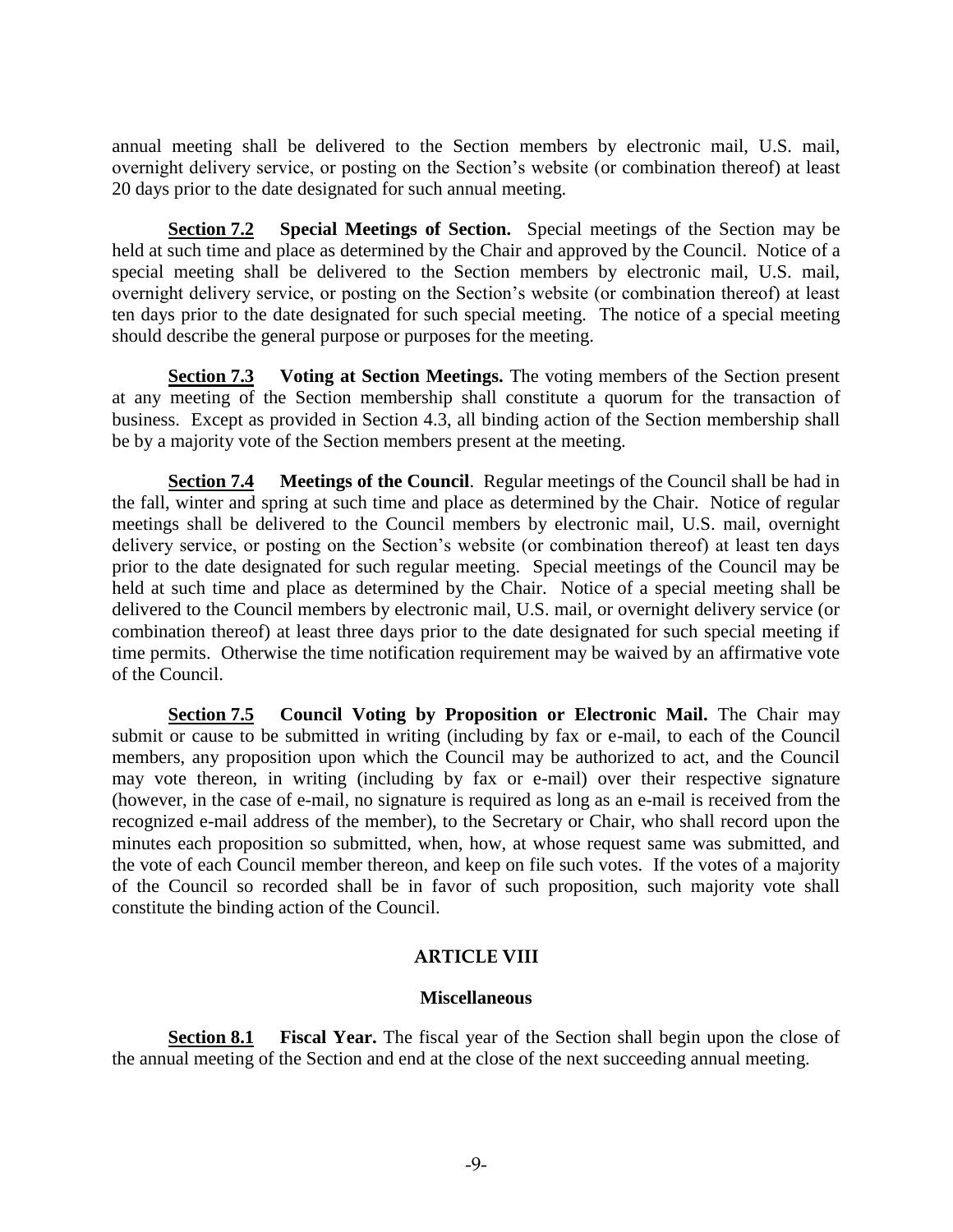**Section 8.2 Prohibition on Compensation.** No salary or compensation shall be paid to any Officer, Council member or member of a committee unless by approval of the Council such person is compensated for work done outside the meetings of the Council on a special study or project.

**Section 8.3 Reimbursement of Expenses.** Council members and other persons requested to attend a Council meeting or any other meeting on behalf of the Section shall be reimbursed for actual out-of-pocket costs incurred in attending any such meeting subject to the applicable requirements of the State Bar. Members of any committee may be reimbursed for actual out-of-pocket costs incurred in attending any meeting of the committee or any other meeting on behalf of the Section, provided the Chair has approved reimbursement before such meeting and subject to the applicable requirements of the State Bar.

**Section 8.4 Amendment.** These Bylaws may be amended by the Council at any meeting of the Council or through the procedure set out in Section 7.5 above, subject to approval by the Board of Directors of the State Bar of Texas.

**Section 8.5 Notice by Electronic Mail.** Any notice, report, or communication required or permitted to be given by e-mail under these Bylaws will be deemed to have been duly and properly given for all purposes if such notice, report, or communication is transmitted to the e-mail address then on file with the State Bar of Texas. Each Section member shall be solely responsible for ensuring that he or she has provided the State Bar of Texas with a correct and current e-mail address.

<span id="page-9-0"></span>**Section 8.6 Website Copyright Policy.** Programs, seminars, and symposia (collectively, "Program" or "Programs") shall be encouraged as a means to facilitate continuing legal education and to promote the purposes of the Section. The Section acknowledges the author's right to copyright his or her work, articles, or other written materials used in or at Section-sponsored Programs. The Section encourages the Program director of all Sectionsponsored Programs to obtain from each author permission to reproduce, distribute and display the author's work either by itself or in a collection of works on computer disk or on the Section's website, and use such other means of distribution and display in disseminating the author's work to Section members and the public. Nothing contained in this [Section 8.6](#page-9-0) shall prohibit or prevent the reproduction, distribution and display of tax-related works from sources other than Section-sponsored Programs provided that permission is first obtained from the authors creating such work.

**Section 8.7 State of Texas.** No action, policy determination, or recommendation of the Section or any committee thereof shall be deemed to be, or be referred to as, the action of the State Bar of Texas prior to submission of the same to, and approval by, the Board of Directors of the State Bar of Texas, the General Assembly of the State Bar of Texas in annual convention, or duly authorized referendum of the State Bar of Texas. Any resolution adopted or action taken by the Section may be reported by the Chair to the annual meeting of the State Bar of Texas for action thereon upon request for such action by the Council or a majority of the members of the Section present at any meeting of the Section.